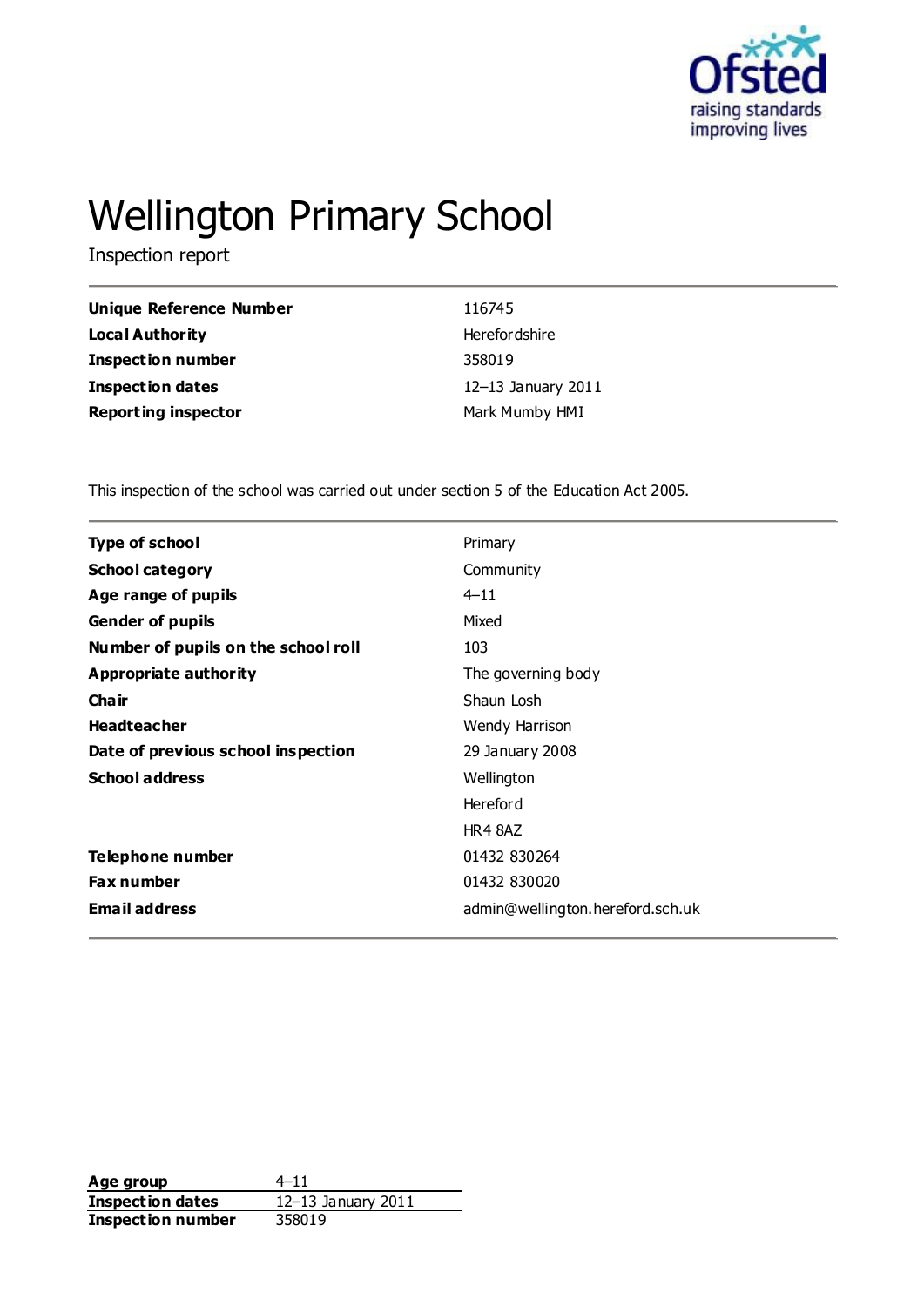The Office for Standards in Education, Children's Services and Skills (Ofsted) regulates and inspects to achieve excellence in the care of children and young people, and in education and skills for learners of all ages. It regulates and inspects childcare and children's social care, and inspects the Children and Family Court Advisory Support Service (Cafcass), schools, colleges, initial teacher training, work-based learning and skills training, adult and community learning, and education and training in prisons and other secure establishments. It assesses council children's services, and inspects services for looked after children, safeguarding and child protection.

Further copies of this report are obtainable from the school. Under the Education Act 2005, the school must provide a copy of this report free of charge to certain categories of people. A charge not exceeding the full cost of reproduction may be made for any other copies supplied.

If you would like a copy of this document in a different format, such as large print or Braille, please telephone 0300 123 4234, or email **[enquiries@ofsted.gov.uk](mailto:enquiries@ofsted.gov.uk)**.

You may copy all or parts of this document for non-commercial educational purposes, as long as you give details of the source and date of publication and do not alter the documentation in any way.

To receive regular email alerts about new publications, including survey reports and school inspection reports, please visit our website and go to 'Subscribe'.

Royal Exchange Buildings St Ann's Square Manchester M2 7LA T: 0300 123 4234 Textphone: 0161 618 8524 E: **[enquiries@ofsted.gov.uk](mailto:enquiries@ofsted.gov.uk)**

W: **[www.ofsted.gov.uk](http://www.ofsted.gov.uk/)**

© Crown copyright 2011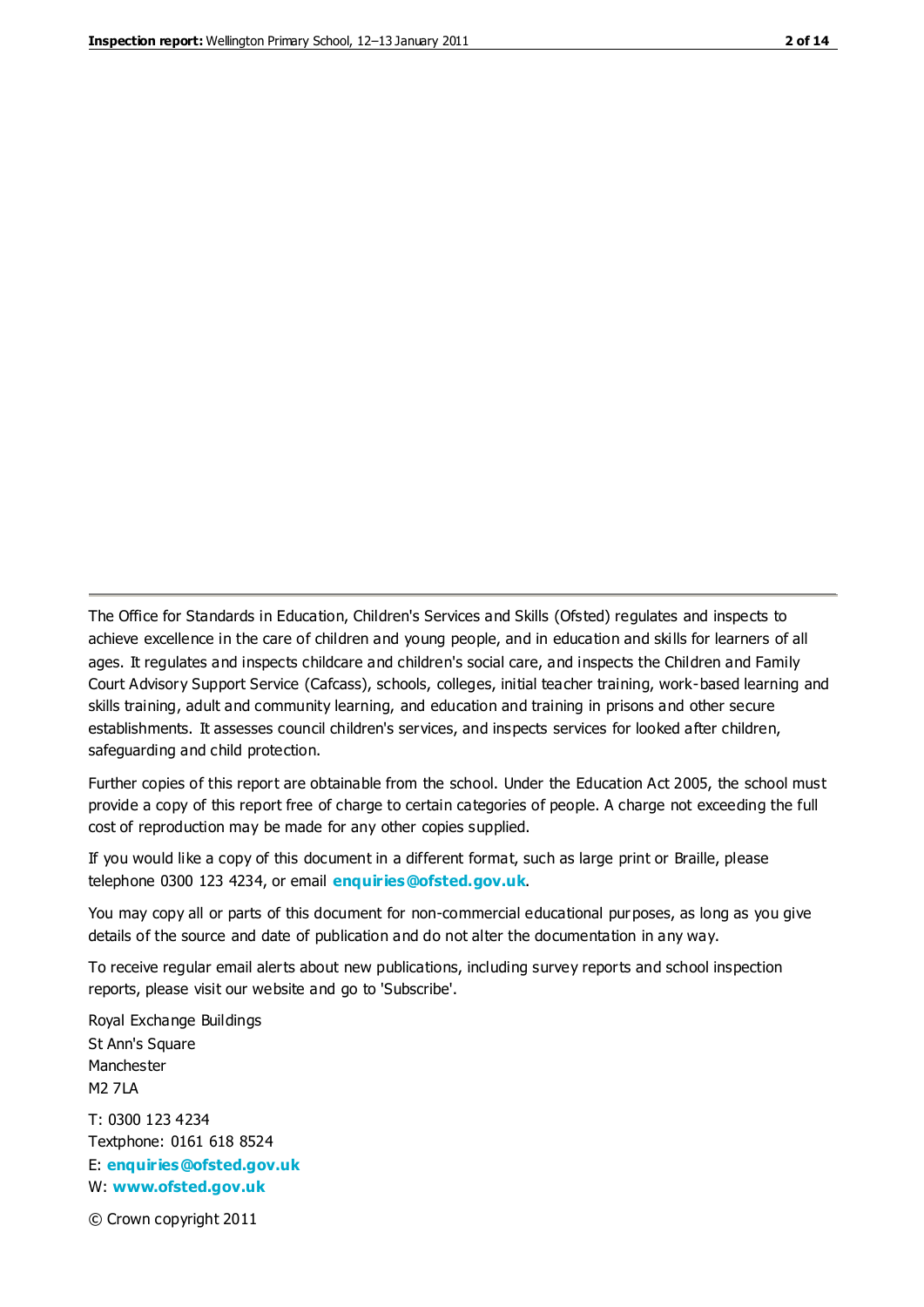# **Introduction**

This inspection was carried out by one of Her Majesty's Inspectors and one additional inspector. All four teachers were observed during seven lesson observations. Meetings were held with governors, members of the teaching and administrative staff and three representatives from the local authority. Informal discussions took place with pupils. Inspectors observed the school's work, and looked at documentation relating to the school's self-evaluation, planning and safeguarding. Responses to questionnaires from pupils, staff and 48 parents and carers were considered.

The inspection team reviewed many aspects of the school's work. It looked in detail at a number of key areas.

- Learning and progress in English and mathematics with a particular focus on girls and more able pupils.
- The quality and effectiveness of the guidance pupils receive to help them improve their work.
- The outdoor learning environment for children in the Early Years Foundation Stage.

# **Information about the school**

This is a smaller than average primary school. Virtually all of the pupils are of White British background. Fewer pupils than average are known to be eligible for free school meals. The proportion of pupils with special educational needs and/or disabilities is below the national average, although there is a higher than typical proportion of pupils with a statement of special educational needs. The school has gained a wide range of awards including National Healthy School Status, Activemark, Football Association Charter, EcoSchools Silver Award, Inclusion Quality Mark, International Schools Award at intermediate level, Artsmark and Enquiry school status. The current headteacher took up her post in September 2010.

The school operates a breakfast club. A playgroup and provision for after-school care operate on the school site. These are both operated independently from the school and are inspected separately.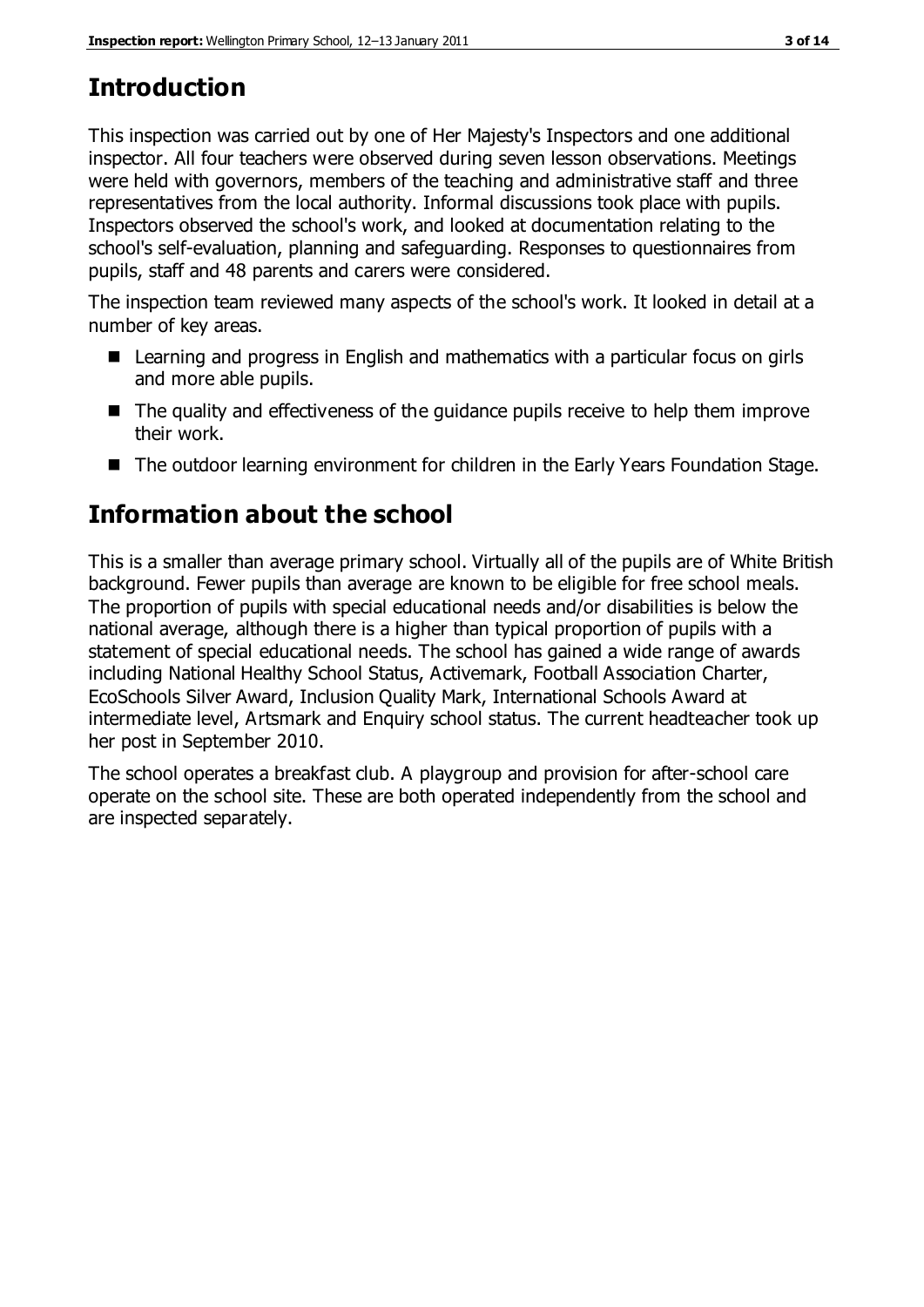**Inspection grades: 1 is outstanding, 2 is good, 3 is satisfactory, and 4 is inadequate** Please turn to the glossary for a description of the grades and inspection terms

# **Inspection judgements**

| Overall effectiveness: how good is the school? |  |  |
|------------------------------------------------|--|--|
|------------------------------------------------|--|--|

#### **The school's capacity for sustained improvement 3**

#### **Main findings**

The school has made significant progress since the recent appointment of the new headteacher. She has put in place successful strategies to address the declining attainment of the previous three years. The school has successfully addressed the issues raised at the previous inspection. The majority of teaching in Key Stage 2 is now good. Most pupils, both boys and girls, in Key Stages 1 and 2 are making at least the progress expected of them and many are making good progress. Marking has improved and the clear guidance that pupils receive is contributing to their more rapid progress. Although improvements have been made to the outdoor area for children in Reception, provision for the Early Years Foundation Stage is inadequate because the teacher does not have a sufficiently clear understanding of the learning and development requirements for children of this age. Nevertheless, the outcomes children achieve as a result of their good attitudes and well-developed personal skills are satisfactory. The school fully understands the weaknesses and has put in place a range of strategies to improve the provision during the past term. This has culminated in decisive action to reorganise staffing part way through the inspection. However, the impact of this strategy has yet to be seen.

Pupils throughout the school have good attitudes to their work. Their behaviour is good and they relate well to each other and to adults. The school parliament provides a good opportunity for all pupils to influence the life of the school. They feel safe and understand what is expected of them.

The school has prepared a development plan which is focused on appropriate priorities. However, it only covers a one-year period and it does not include sufficiently rigorous strategies to monitor and evaluate the impact of its planned actions. Consequently, it is likely to be difficult for the school to demonstrate the effectiveness of its improvement work. The school has enhanced the way it communicates with parents and carers. It takes good account of their views in its development planning.

Up to 40% of the schools whose overall effectiveness is judged satisfactory may receive a monitoring visit by an Ofsted inspector before their next section 5 inspection.

#### **What does the school need to do to improve further?**

- **IMPROVE THE PROVISION FOR CHILD FORM** In the Early Years Foundation Stage by:
	- ensuring that the Reception teacher is fully conversant with the requirements of the Early Years Foundation Stage
	- ensuring that the school's understanding of each child's stage of development is fully considered in planning purposeful learning activities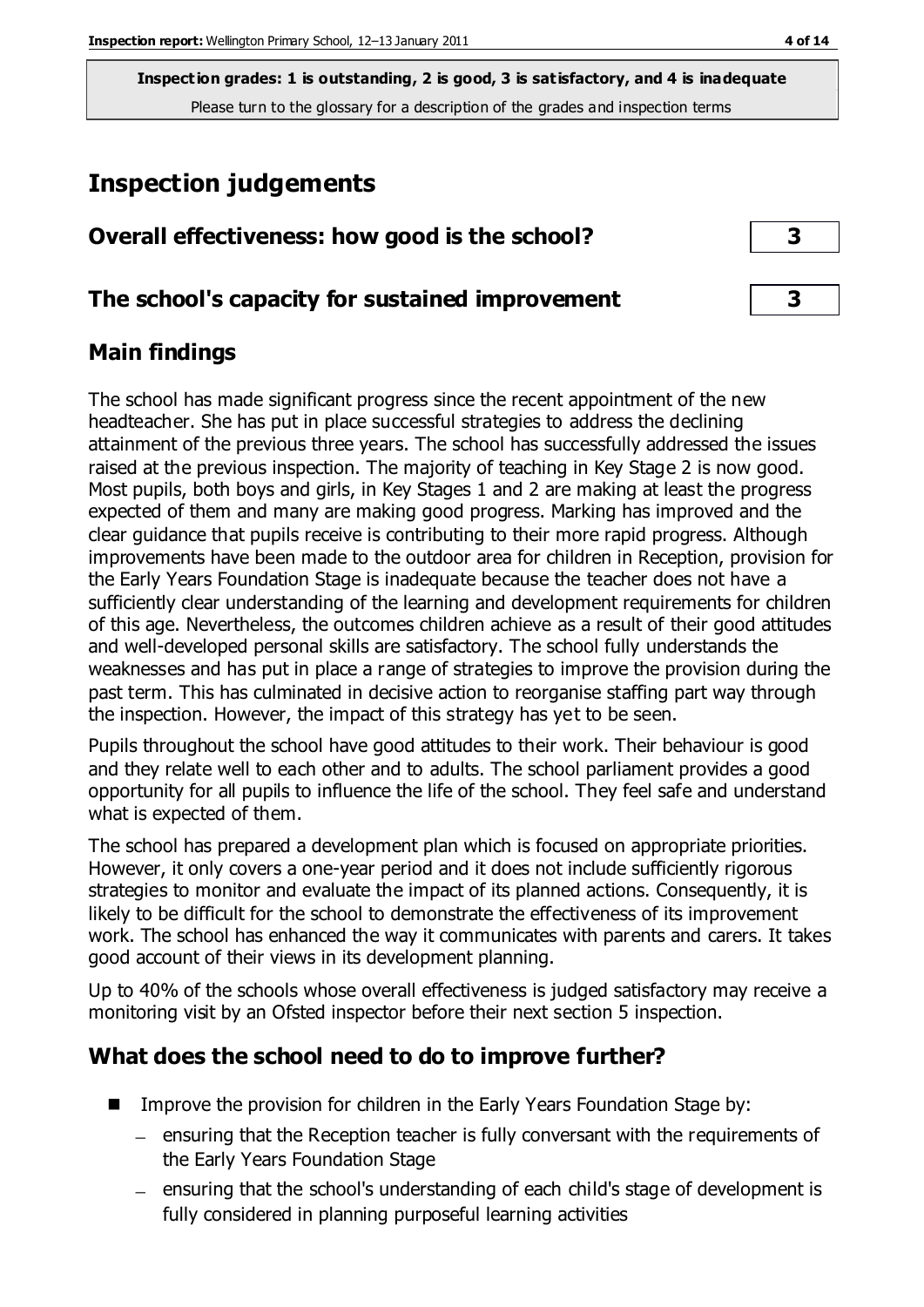**Inspection grades: 1 is outstanding, 2 is good, 3 is satisfactory, and 4 is inadequate** Please turn to the glossary for a description of the grades and inspection terms

- $-$  ensuring that there is a qualified paediatric first aider available with Early Years Foundation Stage children at all times.
- Improve the effectiveness of the school's development work by:
	- $=$  ensuring that actions implemented to improve the work of the school are rigorously evaluated through a comprehensive programme of activities involving the school's leadership including the governing body
	- $-$  extending the school's development plan based on the outcomes of these evaluations.

#### **Outcomes for individuals and groups of pupils 3**

Children start school with expected levels of skills and understanding. They have good attitudes and clearly enjoy their work enabling them to make sound progress in reception despite the weaknesses in provision. Learning observed in lessons and seen in pupils' books demonstrates that progress is now increasing throughout Key Stages 1 and 2, in contrast to slower progress seen in recent years. In a few occasions, pupils become restless and their progress slows because lessons are not sufficiently well planned to fully challenge and interest the pupils. A few of them, particularly older ones, do not take sufficient care with their presentation. Handwriting has deteriorated over time in some cases and this has not been addressed by the teacher. Lessons provide activities which engage boys and girls equally well enabling them all to succeed. Provision for pupils with special educational needs and/or disabilities is well planned, with additional support being provided for any pupil who may be falling behind. Consequently, pupils of all abilities are able to progress equally well.

Pupils are fully involved in the life of the school through the school parliament. This has enabled pupils to influence the work of the school such as through the introduction of a zoned playground enabling pupils to participate in their chosen activities safely and enjoyably. The school's 'values' themes contribute well to the calm ethos in the school.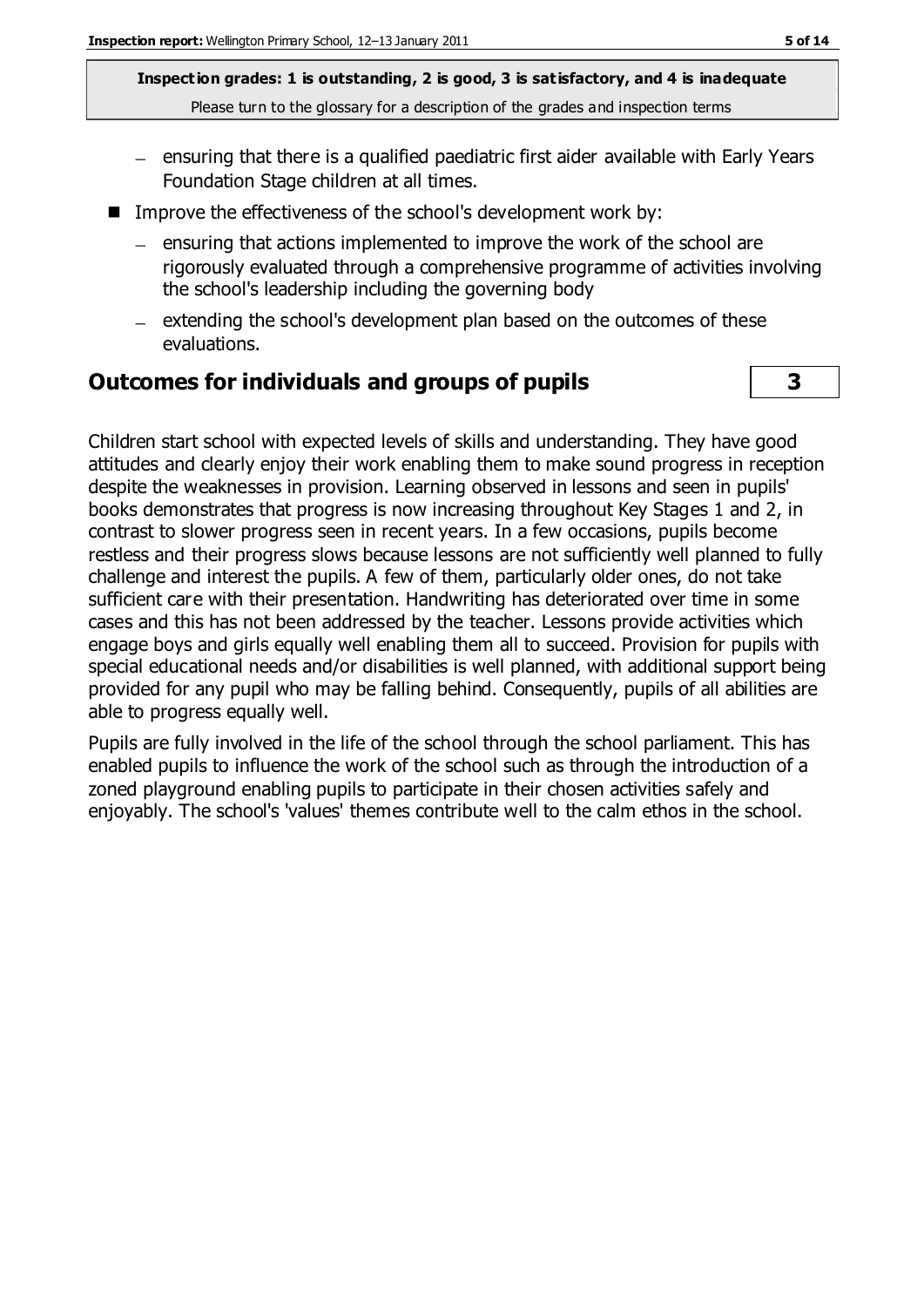# **Inspection grades: 1 is outstanding, 2 is good, 3 is satisfactory, and 4 is inadequate**

Please turn to the glossary for a description of the grades and inspection terms

#### These are the grades for pupils' outcomes

| Pupils' achievement and the extent to which they enjoy their learning                                                     | 3              |
|---------------------------------------------------------------------------------------------------------------------------|----------------|
| Taking into account:<br>Pupils' attainment <sup>1</sup>                                                                   | 3              |
| The quality of pupils' learning and their progress                                                                        | 3              |
| The quality of learning for pupils with special educational needs and/or disabilities<br>and their progress               | 3              |
| The extent to which pupils feel safe                                                                                      | $\mathbf{2}$   |
| Pupils' behaviour                                                                                                         | 2              |
| The extent to which pupils adopt healthy lifestyles                                                                       | 2              |
| The extent to which pupils contribute to the school and wider community                                                   | $\overline{2}$ |
| The extent to which pupils develop workplace and other skills that will contribute to<br>their future economic well-being | 3              |
| Taking into account:<br>Pupils' attendance <sup>1</sup>                                                                   | 3              |
| The extent of pupils' spiritual, moral, social and cultural development                                                   | $\overline{2}$ |

<sup>1</sup> The grades for attainment and attendance are: 1 is high; 2 is above average; 3 is broadly average; and 4 is low

#### **How effective is the provision?**

Most lessons throughout Key Stages 1 and 2 are well planned, based on accurate assessments, to meet the pupils' needs and engage their interests. Teachers have high expectations and use questioning appropriately to seek pupils' views. However, opportunities are occasionally missed to use in-depth questioning to explore pupils' understanding fully and extend their learning. In lessons where pupils make satisfactory rather than good progress, this is often the result of activities being planned which do not provide sufficient challenge for all the pupils, particularly the most able. For example, all pupils were asked to attempt the same questions during a mathematics session. On another occasion, all pupils regardless of ability were given the same task to do in an information and communication technology (ICT) lesson. Teaching assistants provide good support to pupils, particularly those with specific learning needs. However, they are not always deployed well enough to ensure that they are being used most effectively to ensure that all pupils are able to make as much progress as they could in a lesson.

The school has appropriately adapted its curriculum to focus on basic skills in order to address the declining attainment of recent years. This strategy is proving successful in the improved progress that pupils are now making in English and mathematics. Good crosscurricular links have been planned. For example, in one class pupils were able to combine learning about history with developing their ICT skills when creating a database about the six wives of Henry VIII. The curriculum is enriched with a suitable range of visits to places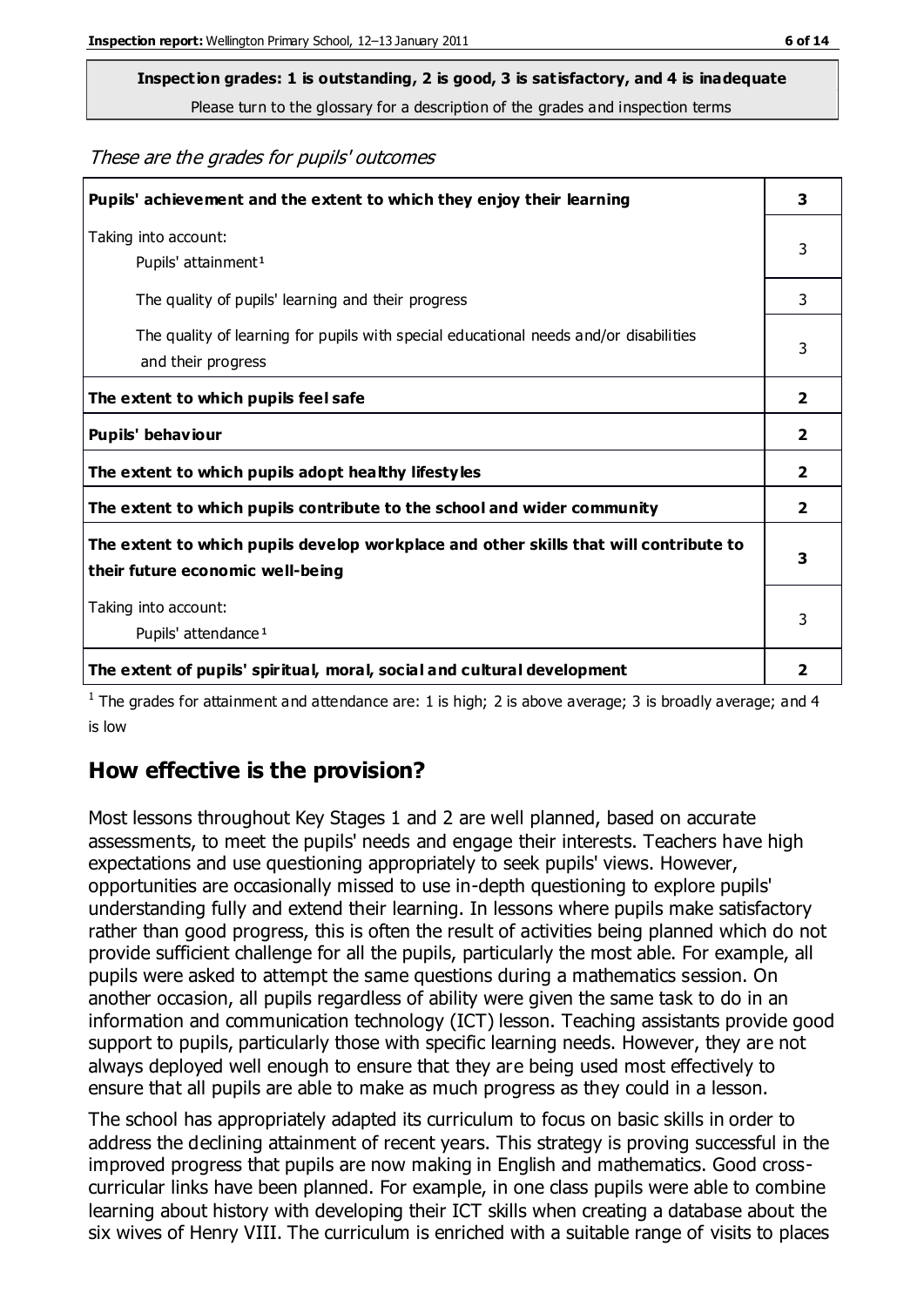**Inspection grades: 1 is outstanding, 2 is good, 3 is satisfactory, and 4 is inadequate** Please turn to the glossary for a description of the grades and inspection terms

of interest and visitors into school. The majority of pupils take part in one or more of the wide range of extra-curricular activities on offer.

The school has put in place effective systems to keep pupils safe and ensure that their welfare needs are met. Comprehensive monitoring of any behaviour incidents and the deployment of a well-being coordinator are effective strategies that the school has implemented. Consequently, all pupils including those in difficult circumstances are supported well. There are good links with the on-site nursery and the breakfast club is well run.

These are the grades for the quality of provision

| The quality of teaching                                                                                    |  |
|------------------------------------------------------------------------------------------------------------|--|
| Taking into account:<br>The use of assessment to support learning                                          |  |
| The extent to which the curriculum meets pupils' needs, including, where relevant,<br>through partnerships |  |
| The effectiveness of care, guidance and support                                                            |  |

#### **How effective are leadership and management?**

The recently appointed headteacher has a clear understanding of the school's strengths and weaknesses. She has worked with the staff and governors to prepare a suitable school development plan to tackle the most pressing issues. Although significant improvements have been achieved over a short period of time, the leaders and managers, and the governing body fully understand that more work needs to be done in order to provide the best possible opportunities for all of the pupils. Assessment data is now being moderated appropriately and collated in order to track the learning of each pupil. Data are analysed carefully to ensure that pupils of all backgrounds have equal opportunity to succeed and that support is put in place where it is needed. The relatively inexperienced governing body has a sound understanding of its responsibilities and is gaining a good understanding of the work of the school through the detailed information it now receives from the headteacher. A good example of how the governing body is becoming more involved in the work of the school is through the recent health and safety audit which has resulted in improvements to school security. This, along with comprehensive risk assessments, has contributed to the school's good safeguarding procedures.

The school has carried out an audit of its own community and has incorporated actions to promote community cohesion further in its development plan. The school has developed particularly strong links with the local community, including a project to make a film involving local residents. The film was subsequently premiered in a local theatre.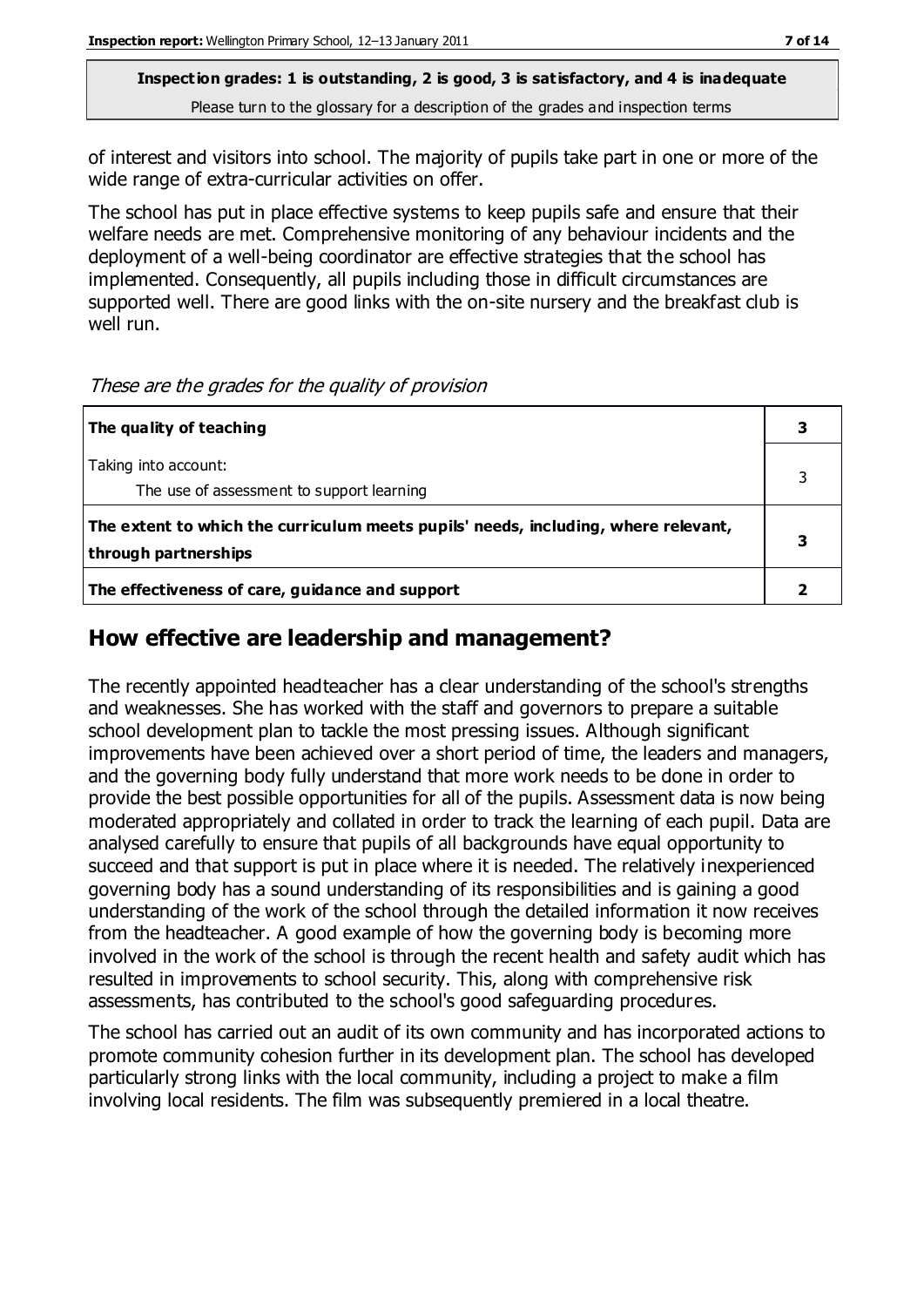**Inspection grades: 1 is outstanding, 2 is good, 3 is satisfactory, and 4 is inadequate**

Please turn to the glossary for a description of the grades and inspection terms

These are the grades for leadership and management

| The effectiveness of leadership and management in embedding ambition and driving<br>improvement                                                                  |                |
|------------------------------------------------------------------------------------------------------------------------------------------------------------------|----------------|
| Taking into account:<br>The leadership and management of teaching and learning                                                                                   | 3              |
| The effectiveness of the governing body in challenging and supporting the<br>school so that weaknesses are tackled decisively and statutory responsibilities met | 3              |
| The effectiveness of the school's engagement with parents and carers                                                                                             | $\overline{2}$ |
| The effectiveness of partnerships in promoting learning and well-being                                                                                           | 3              |
| The effectiveness with which the school promotes equality of opportunity and tackles<br>discrimination                                                           | 3              |
| The effectiveness of safeguarding procedures                                                                                                                     | 2              |
| The effectiveness with which the school promotes community cohesion                                                                                              | 3              |
| The effectiveness with which the school deploys resources to achieve value for money                                                                             | 3              |

#### **Early Years Foundation Stage**

Despite shortcomings in provision, children achieve satisfactory outcomes in the Early Years Foundation Stage. They are settled and willingly take part in activities, talking enthusiastically about what they are doing. They relate well to each other, behaving sensibly and safely, taking care of resources and the environment. The staff make accurate assessments of the children's learning and development and use this information to prepare suitable records. However, this information is not used sufficiently well to plan learning activities that meet the children's individual learning needs. Resources are put out for the children, but there is not a clear rationale for the choice of resources and too little attention is paid to providing purposeful learning activities. Although a good example of a teaching assistant working with a very small group of children to sequence a story and to develop their speaking and listening skills was observed, too many children were observed occupying themselves with unrelated activities. The new outdoor environment has the potential to provide stimulating opportunities for children, but too little attention has been paid to preparing appropriate resources to promote learning and development. This lack of opportunity is reflected in weak daily planning and indicates a poor understanding of the learning and development requirements for children of this age.

Leadership and management of the Early Years Foundation Stage are inadequate because the planning for Reception children does not meet the requirement to plan learning and development experiences to meet the individual children's needs. In other respects the school has a good regard to the welfare requirements of the Early Years Foundation Stage with the exception of the need to have a member of staff qualified in paediatric first aid.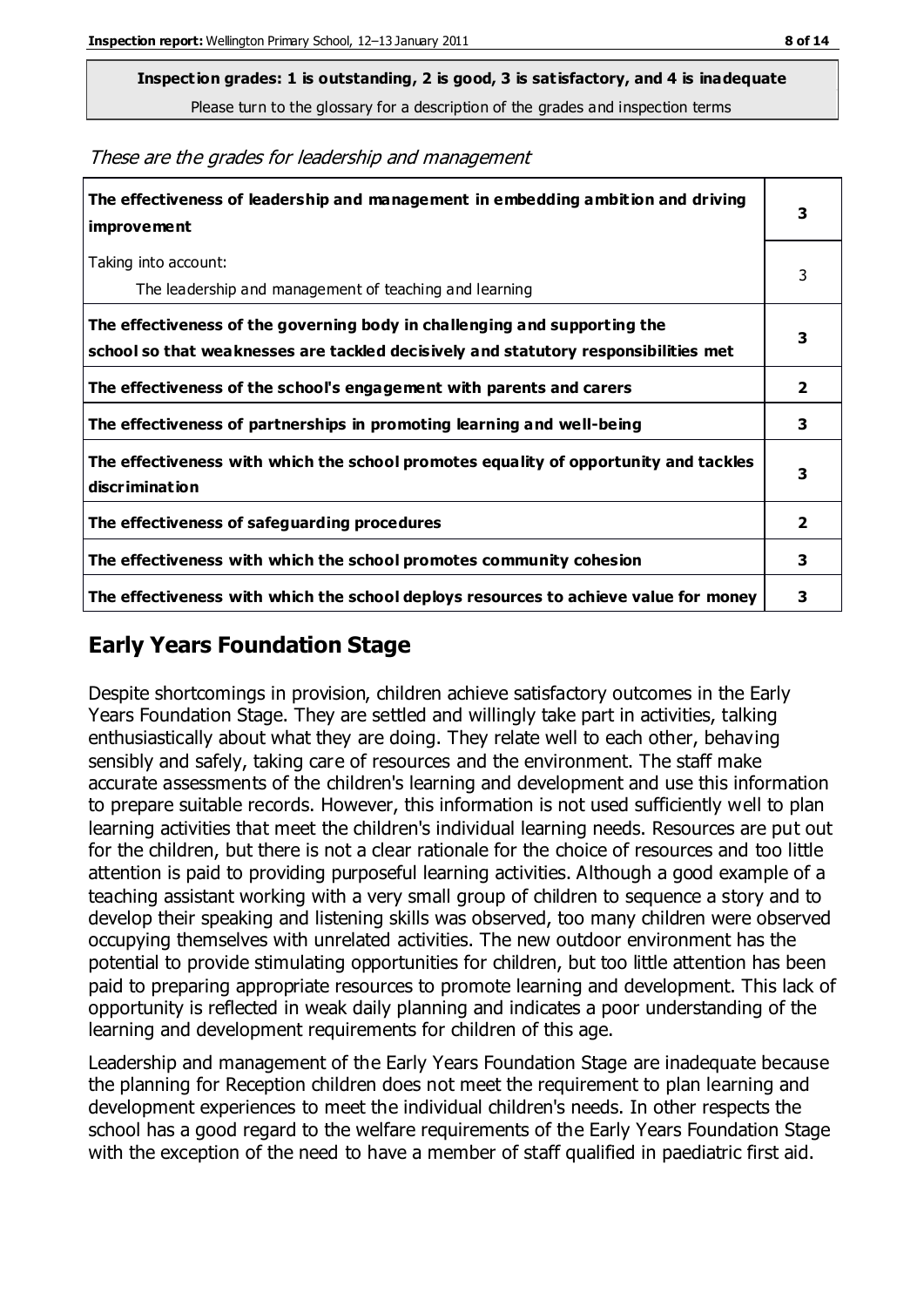**Inspection grades: 1 is outstanding, 2 is good, 3 is satisfactory, and 4 is inadequate**

Please turn to the glossary for a description of the grades and inspection terms

These are the grades for the Early Years Foundation Stage

| Overall effectiveness of the Early Years Foundation Stage                             | 4 |
|---------------------------------------------------------------------------------------|---|
| Taking into account:<br>Outcomes for children in the Early Years Foundation Stage     |   |
| The quality of provision in the Early Years Foundation Stage                          |   |
| The effectiveness of leadership and management of the Early Years Foundation<br>Stage | 4 |

#### **Views of parents and carers**

Almost half of parents and carers responded to the inspection questionnaire. This is a higher return than found in most primary schools. Responses were overwhelmingly positive. A few parents and carers raised concerns about the progress their children are making and how the school provides information to enable parents and carers to support their children at home. Inspectors acknowledge that progress in recent years has declined but found that, under the leadership of the new headteacher, progress is improving. In addition the school has improved the information it sends out to parents and carers to help them support their children. The management of behaviour was a concern to a few parents. The school is aware that behaviour has not been as good as it could have been in the past, but inspectors acknowledge that the school is successfully working to improve this. Behaviour during the inspection was good.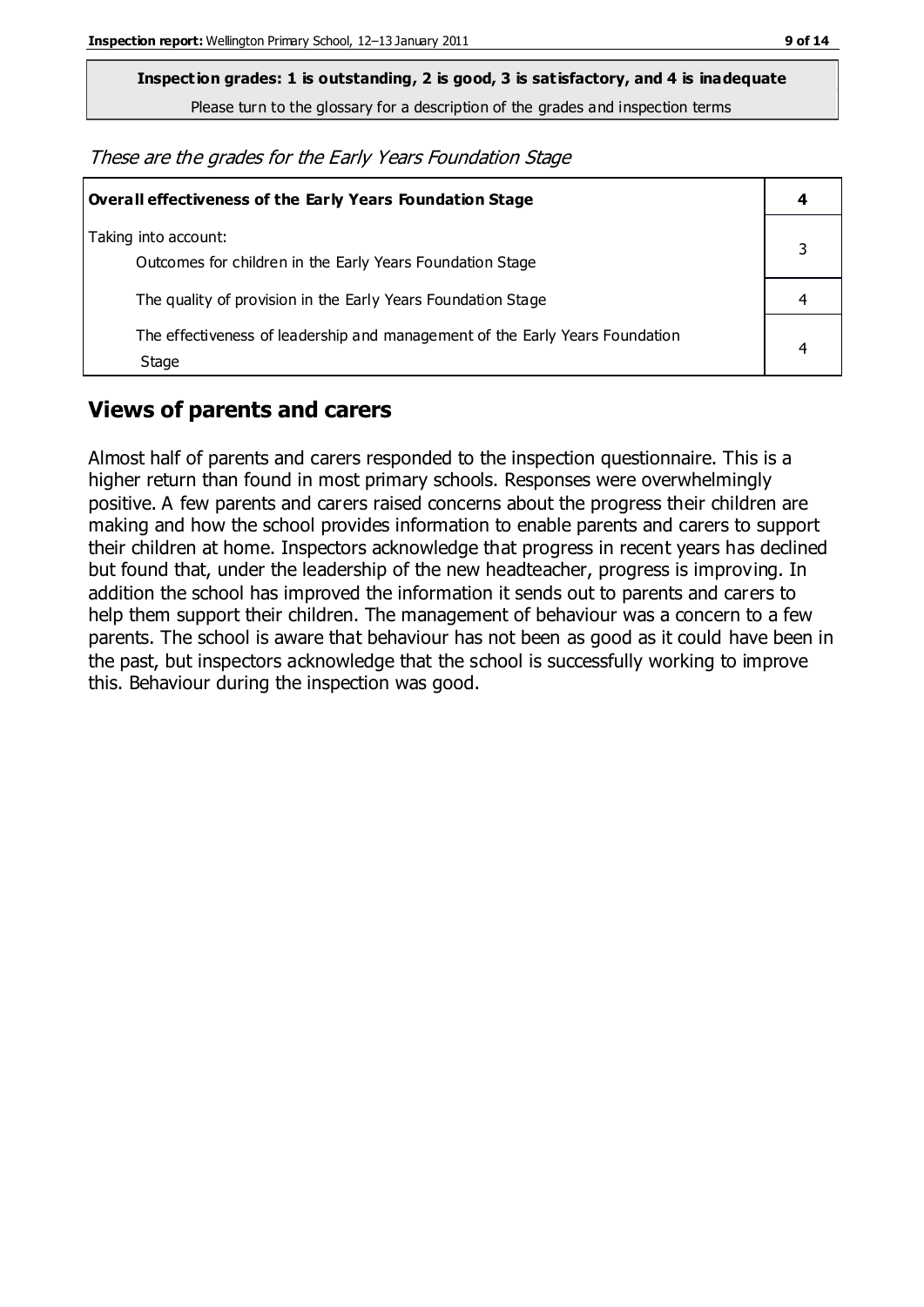#### **Responses from parents and carers to Ofsted's questionnaire**

Ofsted invited all the registered parents and carers of pupils registered at Wellington Primary School to complete a questionnaire about their views of the school.

In the questionnaire, parents and carers were asked to record how strongly they agreed with 13 statements about the school. The inspection team received 48 completed questionnaires by the end of the on-site inspection. In total, there are 103 pupils registered at the school.

| <b>Statements</b>                                                                                                                                                                                                                                       | <b>Strongly</b><br>agree |               | Agree        |               | <b>Disagree</b> |                | <b>Strongly</b><br>disagree |                |
|---------------------------------------------------------------------------------------------------------------------------------------------------------------------------------------------------------------------------------------------------------|--------------------------|---------------|--------------|---------------|-----------------|----------------|-----------------------------|----------------|
|                                                                                                                                                                                                                                                         | <b>Total</b>             | $\frac{0}{0}$ | <b>Total</b> | $\frac{0}{0}$ | <b>Total</b>    | $\frac{0}{0}$  | <b>Total</b>                | $\frac{0}{0}$  |
| My child enjoys school                                                                                                                                                                                                                                  | 23                       | 48            | 23           | 49            | 2               | $\overline{4}$ | $\mathbf 0$                 | $\mathbf 0$    |
| The school keeps my child<br>safe                                                                                                                                                                                                                       | 25                       | 52            | 22           | 46            | 1               | $\overline{2}$ | $\mathbf 0$                 | $\mathbf 0$    |
| My school informs me about<br>my child's progress                                                                                                                                                                                                       | 14                       | 29            | 29           | 60            | 3               | 6              | $\mathbf{1}$                | $\overline{2}$ |
| My child is making enough<br>progress at this school                                                                                                                                                                                                    | 20                       | 42            | 22           | 46            | 5               | 10             | 0                           | $\mathbf 0$    |
| The teaching is good at this<br>school                                                                                                                                                                                                                  | 21                       | 44            | 24           | 50            | 0               | 0              | $\mathbf 0$                 | $\mathbf 0$    |
| The school helps me to<br>support my child's learning                                                                                                                                                                                                   | 15                       | 31            | 26           | 54            | 4               | 8              | $\mathbf 0$                 | $\mathbf 0$    |
| The school helps my child to<br>have a healthy lifestyle                                                                                                                                                                                                | 20                       | 42            | 28           | 58            | 0               | $\mathbf 0$    | $\mathbf 0$                 | $\mathbf 0$    |
| The school makes sure that<br>my child is well prepared for<br>the future (for example<br>changing year group,<br>changing school, and for<br>children who are finishing<br>school, entering further or<br>higher education, or entering<br>employment) | 11                       | 23            | 30           | 63            | 1               | $\overline{2}$ | $\mathbf 0$                 | $\mathbf 0$    |
| The school meets my child's<br>particular needs                                                                                                                                                                                                         | 14                       | 29            | 29           | 60            | $\overline{2}$  | 4              | $\mathbf 0$                 | $\mathbf 0$    |
| The school deals effectively<br>with unacceptable behaviour                                                                                                                                                                                             | 11                       | 23            | 30           | 63            | 4               | 8              | $\mathbf 0$                 | 0              |
| The school takes account of<br>my suggestions and concerns                                                                                                                                                                                              | 10                       | 21            | 33           | 69            | 0               | 0              | 0                           | 0              |
| The school is led and<br>managed effectively                                                                                                                                                                                                            | 20                       | 42            | 23           | 48            | $\mathbf{1}$    | $\overline{2}$ | $\mathbf 0$                 | $\mathbf 0$    |
| Overall, I am happy with my<br>child's experience at this<br>school                                                                                                                                                                                     | 20                       | 42            | 28           | 58            | $\pmb{0}$       | 0              | $\mathbf 0$                 | $\mathbf 0$    |

The table above summarises the responses that parents and carers made to each statement. The percentages indicate the proportion of parents and carers giving that response out of the total number of completed questionnaires. Where one or more parents and carers chose not to answer a particular question, the percentages will not add up to 100%.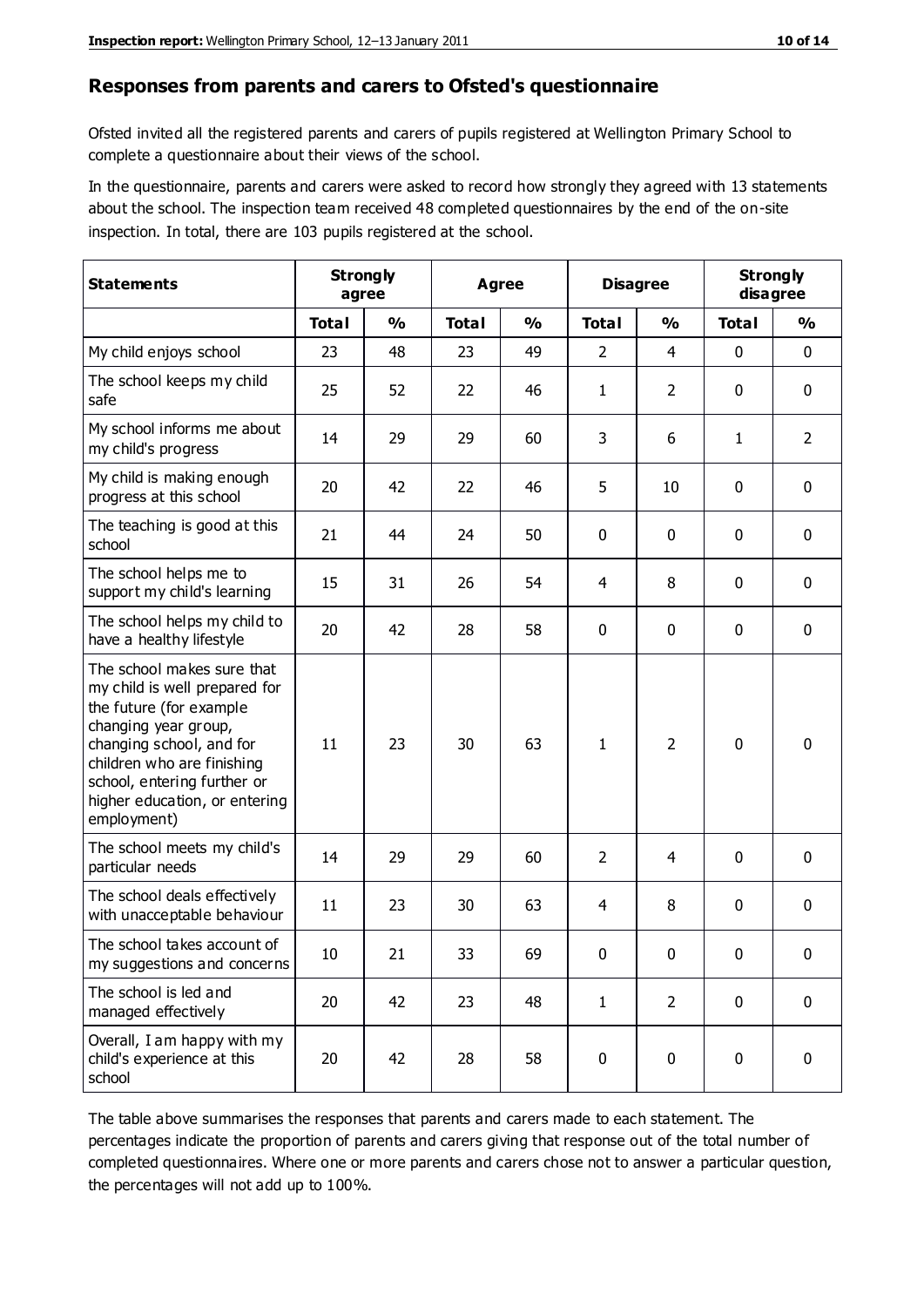### **Glossary**

| Grade   | <b>Judgement</b> | <b>Description</b>                                                                                                                                                                                                            |
|---------|------------------|-------------------------------------------------------------------------------------------------------------------------------------------------------------------------------------------------------------------------------|
| Grade 1 | Outstanding      | These features are highly effective. An outstanding school<br>provides exceptionally well for all its pupils' needs.                                                                                                          |
| Grade 2 | Good             | These are very positive features of a school. A school that<br>is good is serving its pupils well.                                                                                                                            |
| Grade 3 | Satisfactory     | These features are of reasonable quality. A satisfactory<br>school is providing adequately for its pupils.                                                                                                                    |
| Grade 4 | Inadequate       | These features are not of an acceptable standard. An<br>inadequate school needs to make significant improvement<br>in order to meet the needs of its pupils. Ofsted inspectors<br>will make further visits until it improves. |

#### **What inspection judgements mean**

#### **Overall effectiveness of schools**

|                       | Overall effectiveness judgement (percentage of schools) |      |                     |                   |
|-----------------------|---------------------------------------------------------|------|---------------------|-------------------|
| <b>Type of school</b> | <b>Outstanding</b>                                      | Good | <b>Satisfactory</b> | <b>Inadequate</b> |
| Nursery schools       | 59                                                      | 35   | 3                   | 3                 |
| Primary schools       | 9                                                       | 44   | 39                  | 7                 |
| Secondary schools     | 13                                                      | 36   | 41                  | 11                |
| Sixth forms           | 15                                                      | 39   | 43                  | 3                 |
| Special schools       | 35                                                      | 43   | 17                  | 5                 |
| Pupil referral units  | 21                                                      | 42   | 29                  | 9                 |
| All schools           | 13                                                      | 43   | 37                  | 8                 |

New school inspection arrangements were introduced on 1 September 2009. This means that inspectors now make some additional judgements that were not made previously.

The data in the table above are for the period 1 September 2009 to 31 August 2010 and are consistent with the latest published official statistics about maintained school inspection outcomes (see **[www.ofsted.gov.uk](http://www.ofsted.gov.uk/)**).

The sample of schools inspected during 2009/10 was not representative of all schools nationally, as weaker schools are inspected more frequently than good or outstanding schools.

Percentages are rounded and do not always add exactly to 100.

Sixth form figures reflect the judgements made for the overall effectiveness of the sixth form in secondary schools, special schools and pupil referral units.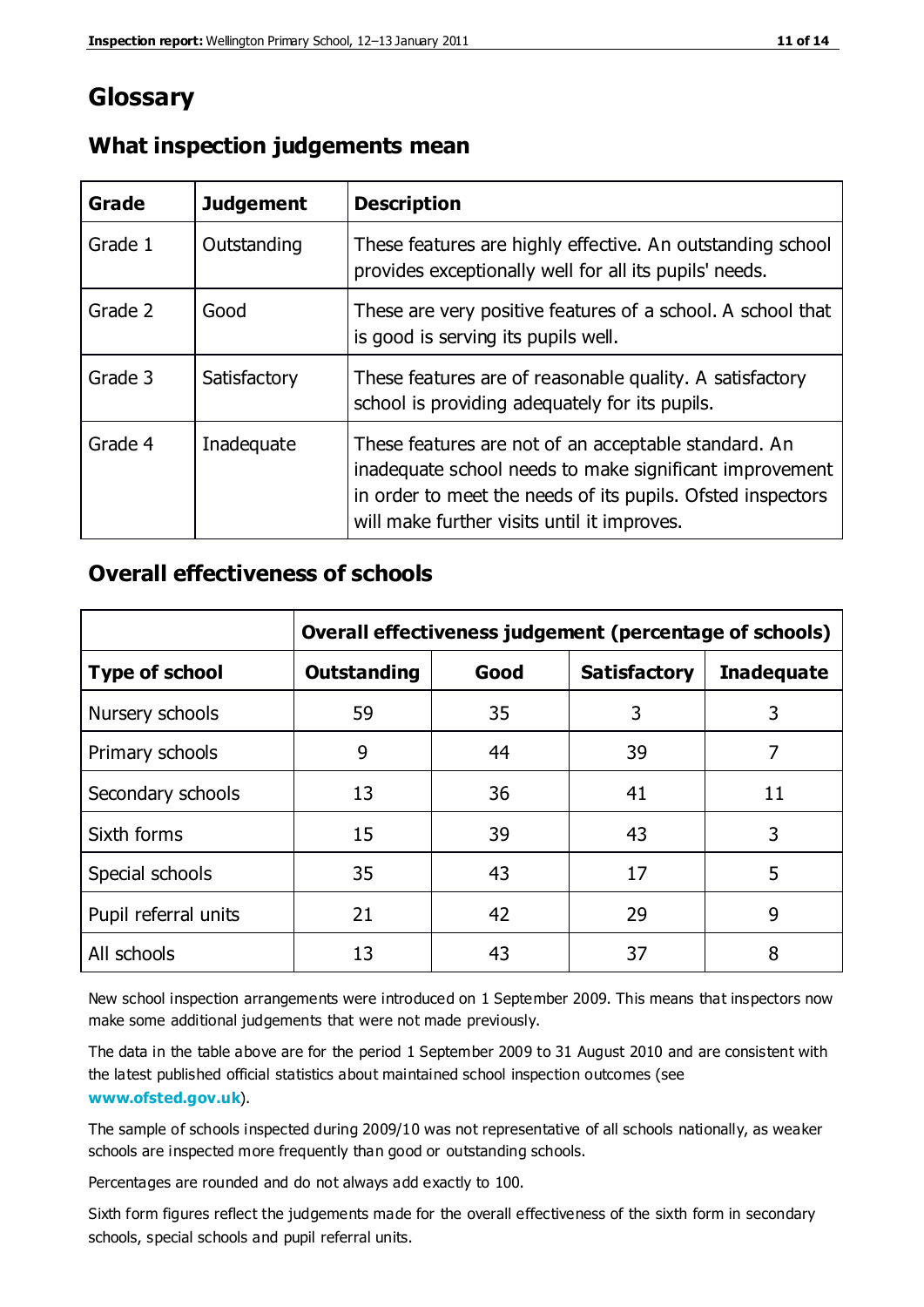# **Common terminology used by inspectors**

| Achievement:               | the progress and success of a pupil in their learning,<br>development or training.                                                                                                                                                          |  |
|----------------------------|---------------------------------------------------------------------------------------------------------------------------------------------------------------------------------------------------------------------------------------------|--|
| Attainment:                | the standard of the pupils' work shown by test and<br>examination results and in lessons.                                                                                                                                                   |  |
| Capacity to improve:       | the proven ability of the school to continue<br>improving. Inspectors base this judgement on what<br>the school has accomplished so far and on the quality<br>of its systems to maintain improvement.                                       |  |
| Leadership and management: | the contribution of all the staff with responsibilities,<br>not just the headteacher, to identifying priorities,<br>directing and motivating staff and running the school.                                                                  |  |
| Learning:                  | how well pupils acquire knowledge, develop their<br>understanding, learn and practise skills and are<br>developing their competence as learners.                                                                                            |  |
| Overall effectiveness:     | inspectors form a judgement on a school's overall<br>effectiveness based on the findings from their<br>inspection of the school. The following judgements,<br>in particular, influence what the overall effectiveness<br>judgement will be. |  |
|                            | The school's capacity for sustained<br>improvement.                                                                                                                                                                                         |  |
|                            | Outcomes for individuals and groups of pupils.                                                                                                                                                                                              |  |
|                            | The quality of teaching.                                                                                                                                                                                                                    |  |
|                            | The extent to which the curriculum meets<br>pupils' needs, including, where relevant,<br>through partnerships.                                                                                                                              |  |
|                            | The effectiveness of care, guidance and<br>support.                                                                                                                                                                                         |  |
| Progress:                  | the rate at which pupils are learning in lessons and<br>over longer periods of time. It is often measured by<br>comparing the pupils' attainment at the end of a key                                                                        |  |

stage with their attainment when they started.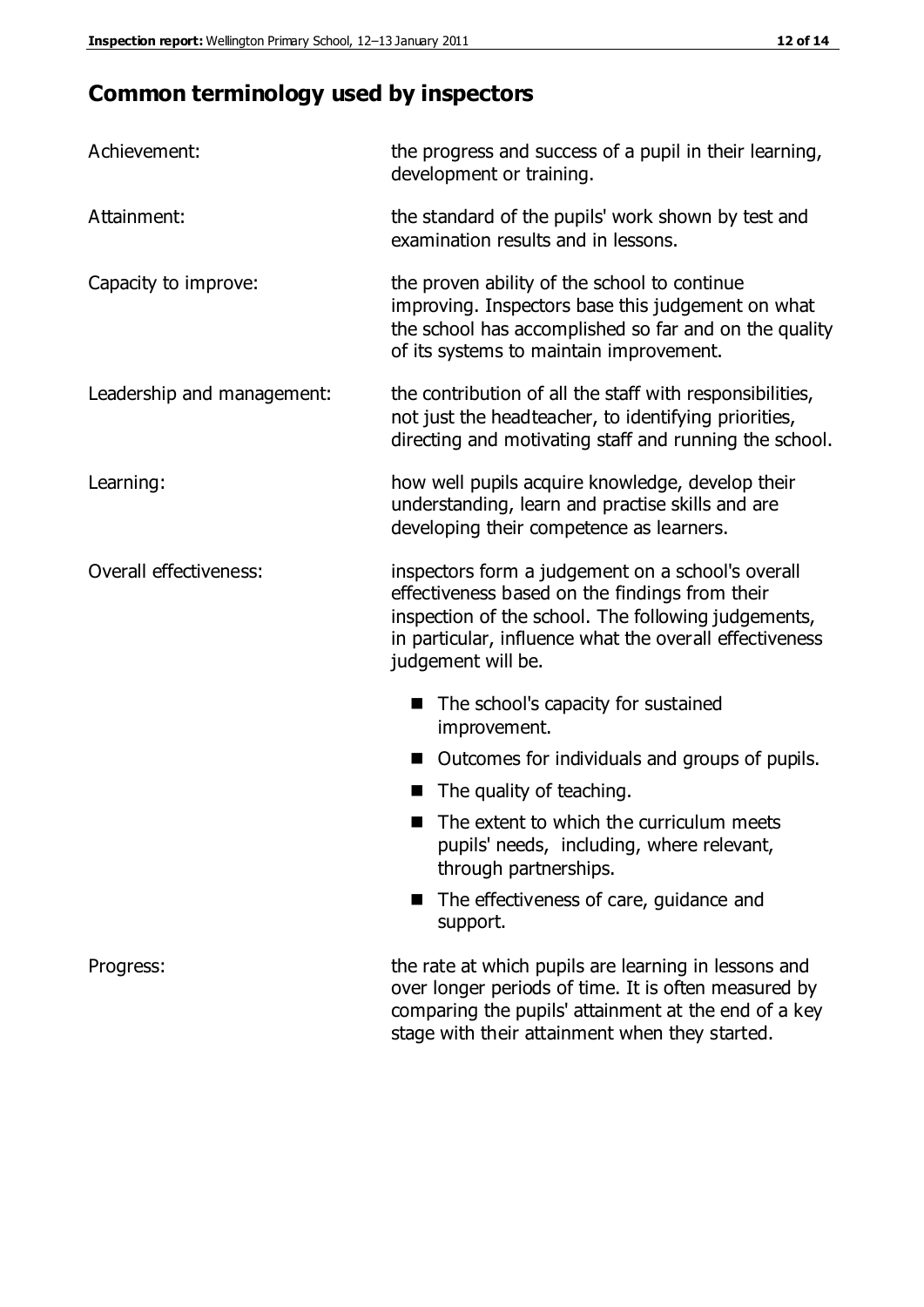#### **This letter is provided for the school, parents and carers to share with their children. It describes Ofsted's main findings from the inspection of their school.**

14 January 2011

#### Dear Pupils

#### **Inspection of Wellington Primary School, Hereford, HR4 8AZ**

Thank you for making Mr Hastings and me so welcome when we visited your school this week. We enjoyed talking with you and looking at your work.

Your new headteacher has made a big difference to your school. It is a satisfactory school at the moment, but it is clearly getting better. Most of you in Years 1 to 6 are doing well and many of you make good progress in your lessons. Although those of you in Reception try your best, working and playing nicely together, some of the activities you are given to do are not as good as they could be to help you learn. We have asked the school to make learning better in Reception and Mrs Harrison has already started work on this.

You behave well in school and have a good understanding about how to keep safe and healthy. The work you do with the local community is good. The film you made with the local residents sounds very exciting - I saw a little bit of it playing while I was in school.

Your new headteacher knows that there are things that your school could do even better. She is working with the other teachers and the governors to make improvements. We have asked Mrs Harrison to make sure that the school always checks how well its new ideas have worked and also to plan a little bit further ahead. You can help too by always working hard and making sure you go to school every day.

Yours sincerely

Mark Mumby Her Majesty's Inspector